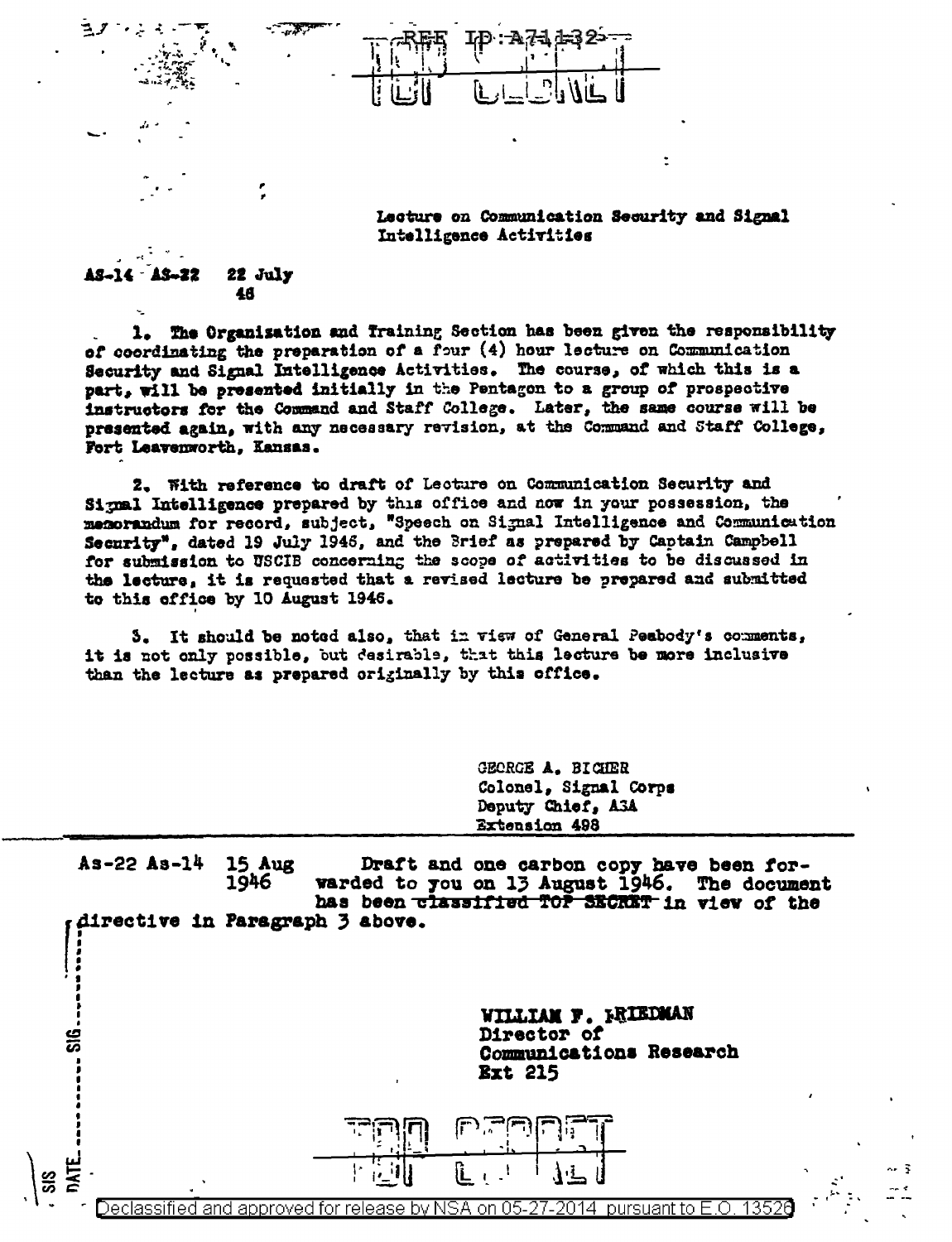REF ID:A71132 TOP SECRET ULTRA

**OUTLINE OF COURSE** 

(Four) periods of 50 minutes each)

First Period - - - 50 Minutes

<del>SECRET</del> By Authority of the Commanding

Intilals

**Estimated** Time Required (Minutes)

15

I.

"MAGIC" - "The Effect"

(A recital of about 10 or 12 dramatic incidents and cases wherein the results obtained by signal intelligence or communications security played the principal role).

"The Cause" - or how it's done.

- l. Signal intelligence - the central clue. Reasons for withholding publicity.
- Very brief history of cryptography and cryptanalysis. 2. but going back only to World War I.
- 3. How the responsibilities and activities were scattered through several agencies after World War I.
- 4. Necessity for integration -
	- In respect to cryptanalytic activities. **a.** 
		- In respect to cryptographic activities. b.
		- In respect to both activities, because of inter $c.$ action on each other.
		- Brief statement of how the necessary integration d. 15 was brought about by 6 Sept. 1945 directive.
- III. Signal Intelligence Operations - General

## l. Introductory

- Responsibilities of Intelligence Officer<br>Responsibilities of difference Of the several à
- b. . kinds of intelligence.
- Comparison of reliability, timeliness, and cost ë. of signal intelligence with the same factors in the case of other kinds of intelligence.
- ď. Necessity for occasional checking with information from other sources.
- 2. Operations involved in obtaining signal intelligence.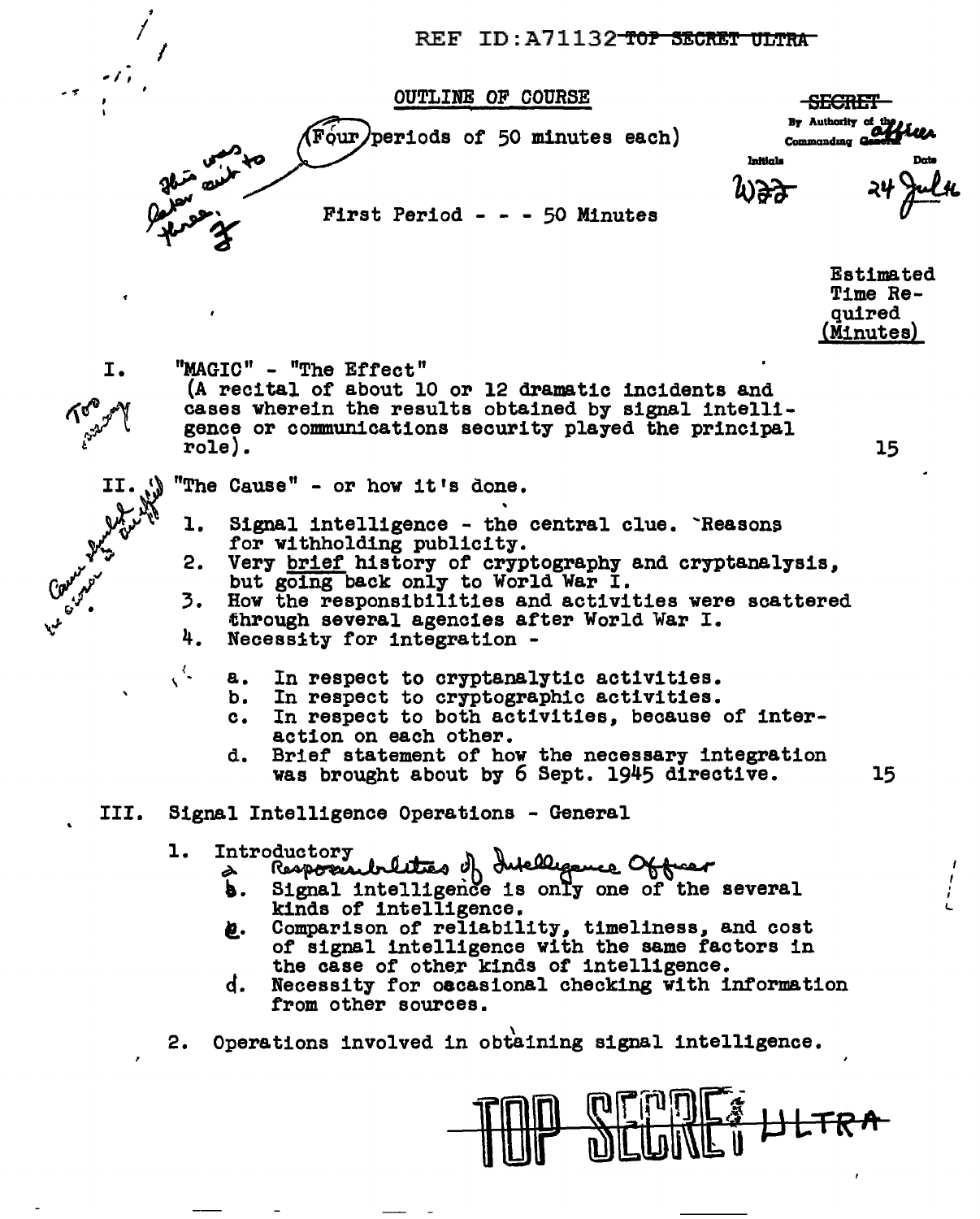

 $\mathbf{I}% _{0}\left( \mathbf{I}_{1}\right)$ 

 $\epsilon$ 

 $-7$ 

 $\ddot{\phantom{0}}$ 

 $\mathbf{I}$ 

 $\overline{z}$ 

 $\lambda$ 

 $\bar{t}$ 

ر.

JLTR A

∽⊾

 $\mathbf{A}$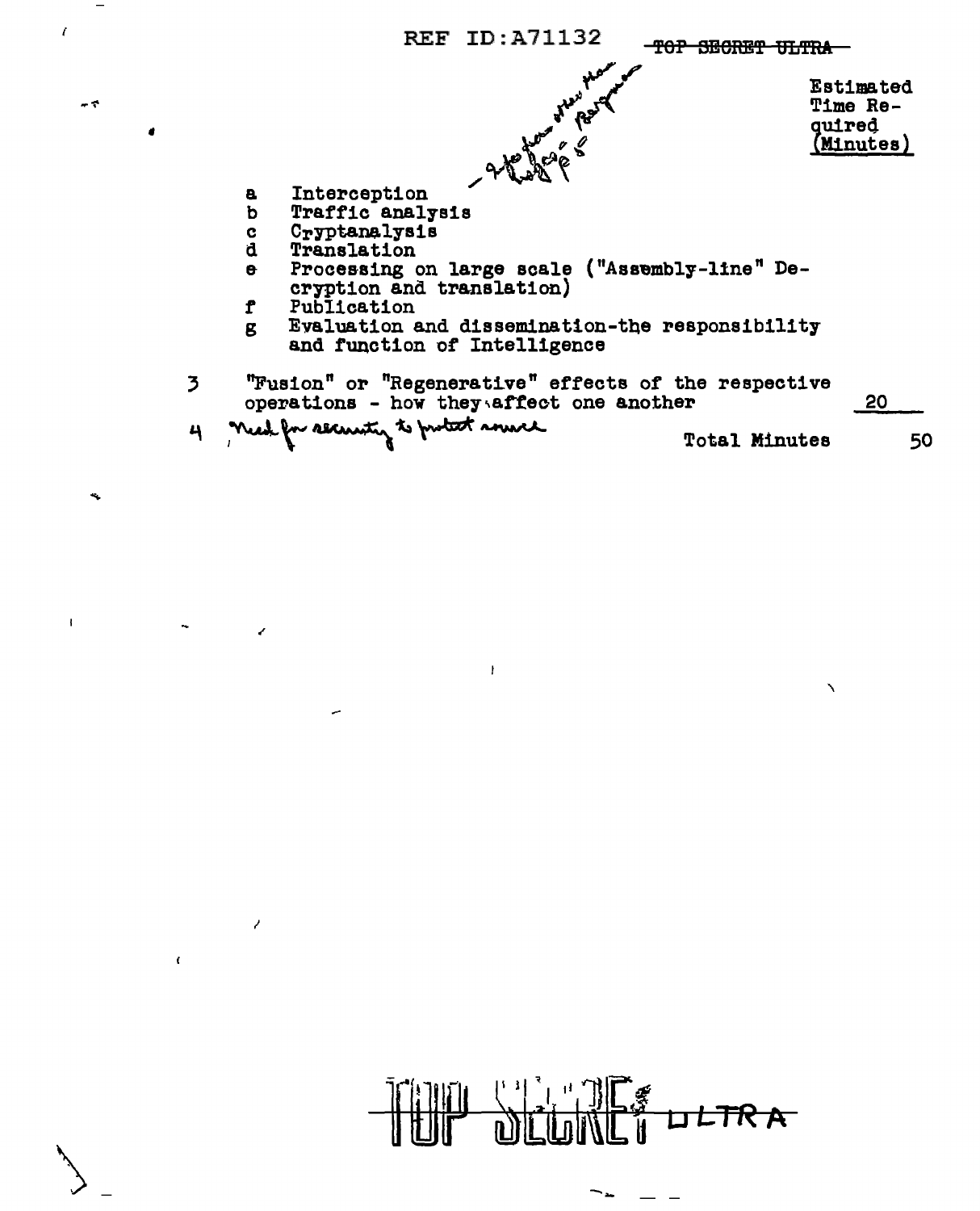## REF ID: A 7113<del>2rop SECRET UILTRA</del>

Second Period - - - 50 Minutes

Estimated Time Reouired Minutes) :

- IV. Intercept Operations.
	- l. General or 1ntroductory--(Operating data-freq, calls, schedules; types of nets and workings; radio pro-<br>cedures; operators chatter; D/F, RFP, Tina; other collateral information).
	- 2. Strategic and tactical intercept. (Differences and similarities. Difficulties in fixing line of demar-. cation between functions and activities at fixed and mobile stations).
	- 3. Primary bases of and factors in interception efficiency.
	- 4. How the ASA *Otf* icer and the Intelligence Officer can be of assistance to each other in this phase.  $\sim 10$
- v. Traffic Analysis
	- 1. Introductory-an analogy to make clear what it is about.
	-
	- 3. How traffic analysis and cryptanalysis assist and affect each other.
	- 4. The importance of traffic analysis when cryptanalysis is unsuccessful.<br>5. The intelligence derivable from traffic analysis--its
	- The intelligence derivable from traffic analysis--its limitations, dangers, and possibilities. 10
- VI. Cryptanalysis
	- 1.
	- 2.
	- '· 4.
	- Introductory remarks Progress made in last 25 years.<br>High level (or strategic) vs medium and low-level (or tactical) cryptanalytic operations.<br>Size and nature of organizations required for efficiency.<br>Requirements in reg
	- 5. Priorities and intercept control. (How priorities are determined by the relationships among intelligence, T/A, C/A).
	- 6. Special role played by rapid communications in success-<br>ful signal intelligence operations.
	- $\vert$ 7. How. the ASA Officer and the Intelligence Officer can be of mutual assistance in the production and most effective use of signal intelligence. 20

Total Minutes 50

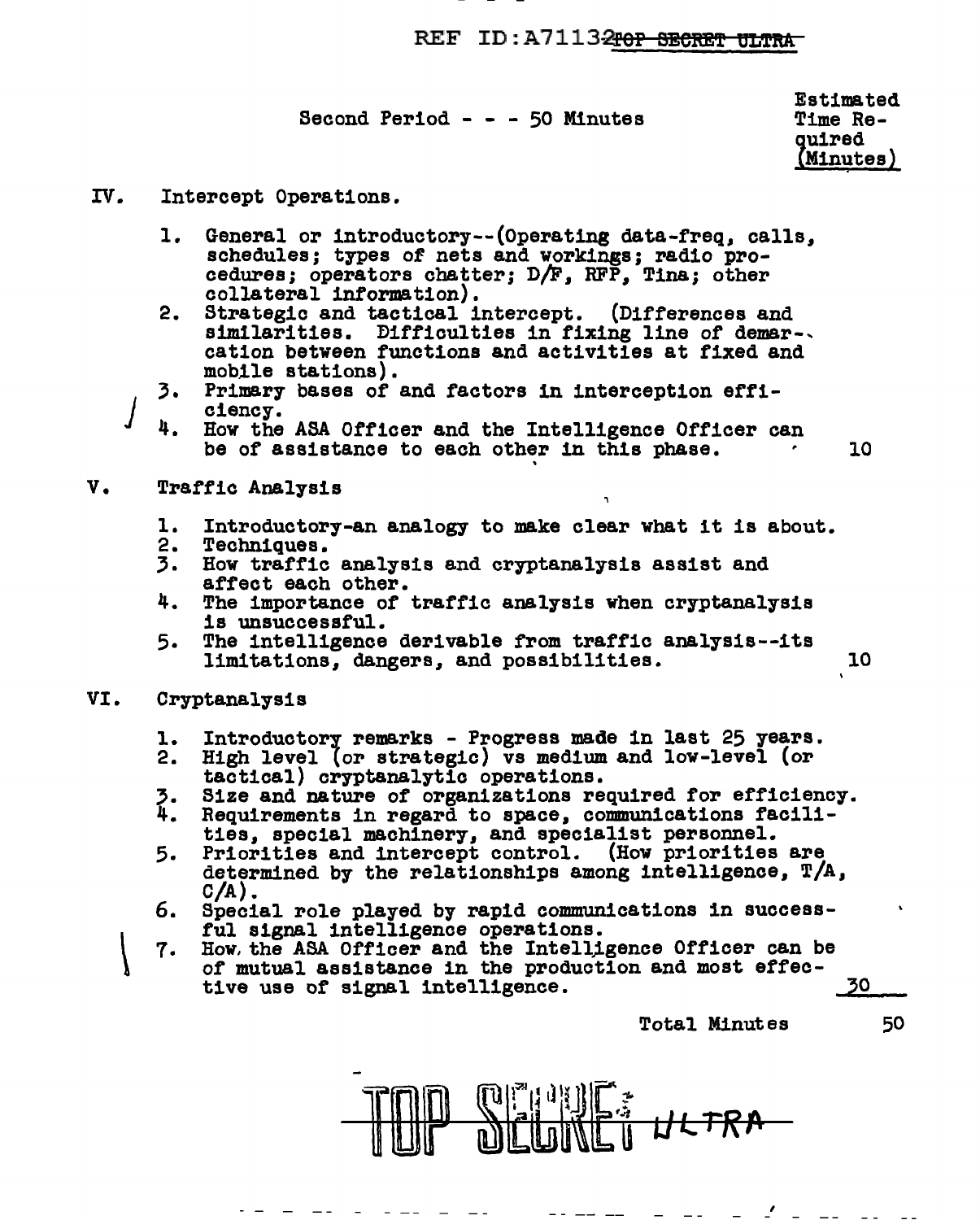REF ID:A71132 TOP SECRET ULTRA

Third Period - - - 50 Minutes

Estimated Time Required (Minutes)

VII. Communications Security-The other of the Siamese Twins. Introductory: scope, definitions and components of 1. communications security.  $2.$ Importance of communications security in modern signal communications; and a few examples of insecurity and their consequences.  $\overline{3}$ . Communications security is a respponsibility of command.  $J_{\frac{1}{2}}$ Responsibilities of Intelligence Officer.  $\frac{5}{6}$ . Responsibilities of ASA Officer. Security measures: physical security: cryptographic security-authorized codes and ciphers when properly used give adequate security; transmission security. Different levels of security: high-grade; medium-7. grade; low-grade. 8. Modern crypto-mechanisms; their possibilities and limitations: effects of misuse; necessity for indoctrination and training. Problems of plain language transmissions and approved 9. circuits. 10. Problems of coordination in Joint and Combined communications. 11. Evaluation of our security as seen through TICOM operations. Tactical traffic of small units-where most of present-12. day insecurity arises.  $\sqrt{13}$ . How the Intelligence Officer can assist. 40 VIII. Friendly traffic analysis, cover, and deception.  $\mathbf{r}$ 1. Effect of our knowledge of T/A techniques on our own security. 2. Strategical and tactical T/A. 3. Cover and deception. 4. Coordination required. Examples of accomplishments. 10  $5.$ Total Minutes 50